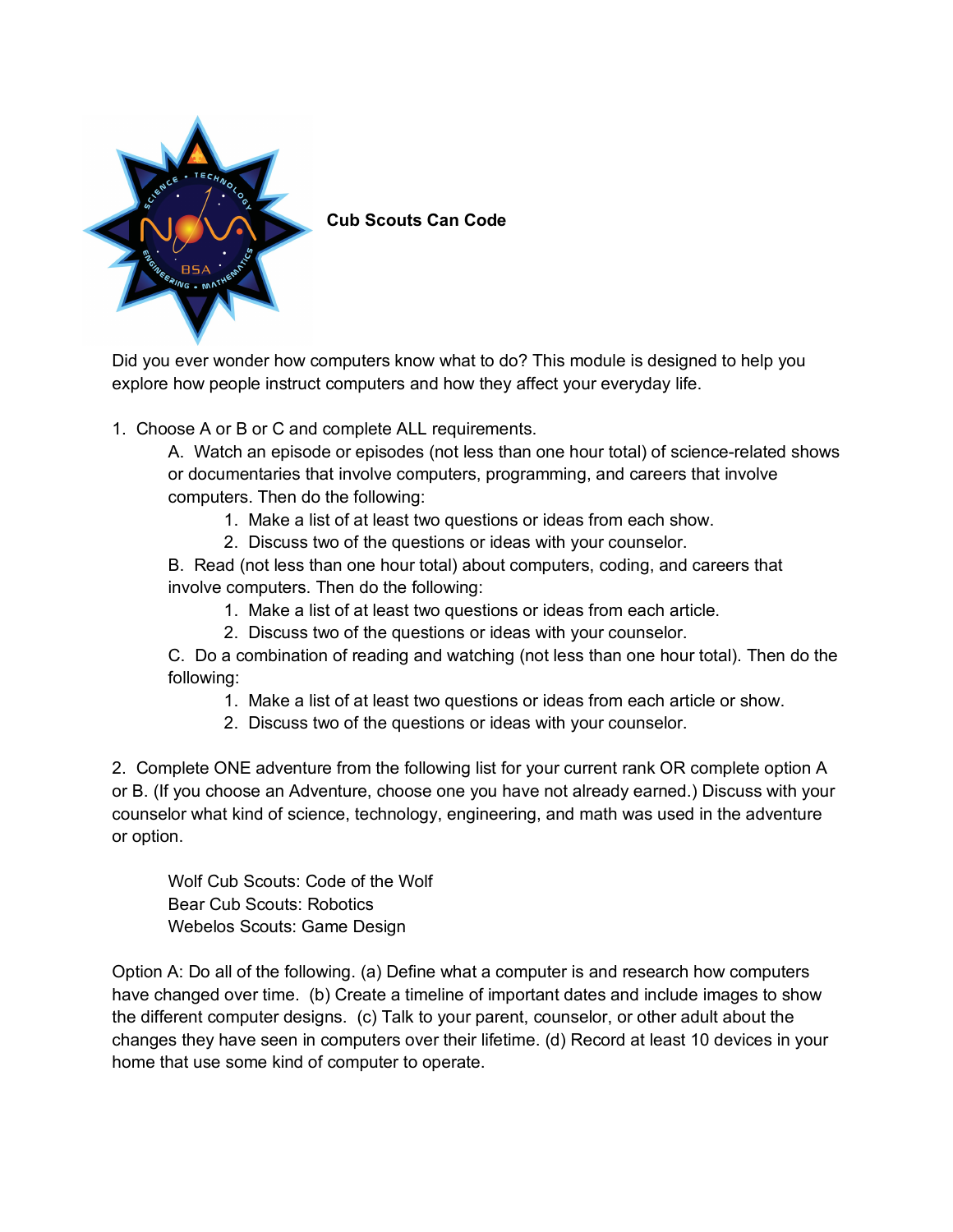Option B: Do all of the following. (a) Research what binary code is, and how computers use it to store information. Find out what an ASCII table is. (b) Write a message to another Scout, your parent, or your counselor in binary code. See if they can decode it. (c) Create a set of binary cards. Take 5 notecards and write a zero on one side of each. Then on the other side write one of the following numbers along with dots of that number: 1, 2, 4, 8, 16. (d) Line the cards up in number order with 16 on the far left and 1 on the far right. Turn them over so that zeros are facing up. So 0 = 00000 in 5-bit binary. (e) Now show how to represent the numbers 1-31 by flipping the correct combination of cards that produce the correct number of dots. Convert each number into a 5-bit binary code by using a zero for each 0 card and a 1 for each dotted card in order. HINT: 20 = 10100

- 3. Computer Science Unplugged! Choose A or B and complete ALL the requirements:
	- A. Follow the Algorithm
		- 1. With grid paper or a checkerboard, select one square as the start space and another to be the finish space. Use a coin or other small object as the token to move between these spaces.
		- 2. Create flashcards with one direction on each card. For example: Move one space up, Move one space down, Move one space right, Move one space left, etc. You can use the cards multiple times or create copies of them.
		- 3. Produce the series of instructions that move your token from start to finish on the grid. Make sure that there are at least three steps involved. This is called an algorithm. Write the steps down. Test your algorithm and have another person try it as well. Can you find a different series of steps that move the token between start and finish?
		- 4. Move the start and finish spaces and create a new set of instructions for this path. Test your algorithm and fix any errors.
		- 5. Add a few "blackout" squares to the board, that cannot be used, then create a new series of instructions to move without crossing any of them.
		- 6. Research how computers use algorithms to work. Discuss what you learn with your counselor.
	- B. Creative Conditionals
		- 1. Use a deck of playing cards to create a new game based on conditions, or create your own deck with paper and markers. Use four different colors and put the numbers 1-10 on separate cards in each color.
		- 2. Create and record actions for each number and suit/color. These are called conditions. For example: For a 5, clap your hands over your head. For a heart, hop on one foot, etc.
		- 3. Mix up your cards and practice playing on your own. What TWO actions do you have to perform for each card? In this example, for a 5 of hearts you would have to clap your hands over your head while hopping on one foot.
		- 4. Invite others to play your game with you. See if they can add more conditions to your game.